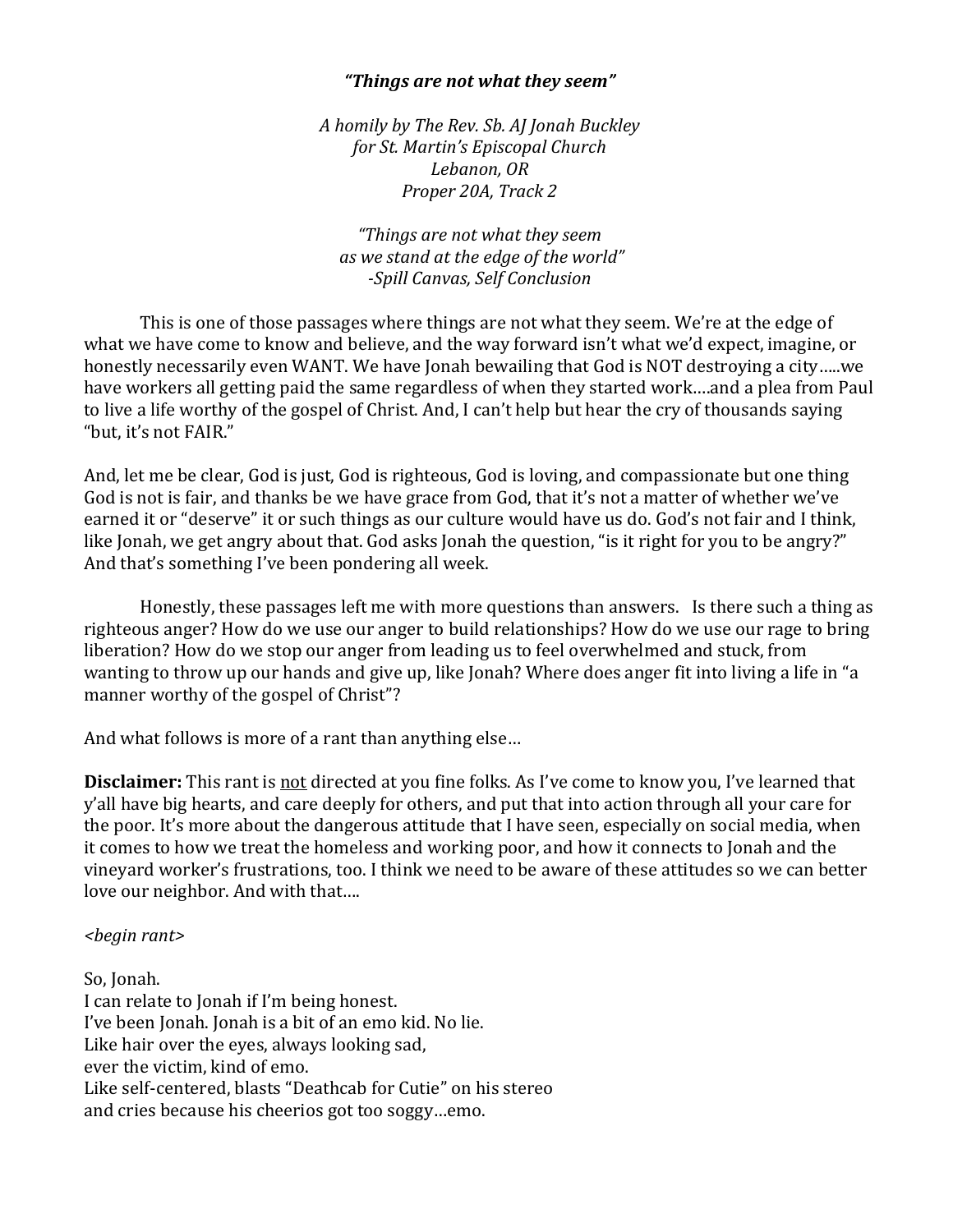The kinda person you feel sorry for at first, but later get tired of their constant complaining. No hate, just painting a picture.

Case in point: twice in this passage he says he'd rather die than live…. which seems a bit over-the-top. I mean, the first time he says it because…. God is NOT destroying Nineveh. Wait…Jonah would rather die than live… because God decides at the last minute NOT to destroy an entire people and their village.

..so now Jonah wishes to die.

Harsh, right?

And, if you still don't believe me, he says again that he'd rather die than live, after God sends a worm to destroy the bush he's been using for shade. The dude just had a near-death experience, he was swallowed by a giant FISH, But now….he'd throw that second chance away…because God acts with mercy and compassion. Say what?!?!?! The bush is destroyed. People are saved. It's a miracle you're alive. Is it right for you to be angry?

There's so much about this account that's backwards.

Shouldn't it be Jonah that's about to destroy the city, and God stopping him? I mean, the elephant in the room is that... this story has God about to destroy an entire city. That's not the vision of the God of love that we are used to hearing about in Church. I think Jonah should be calling God to the carpet for even THINKING about destroying a whole city, not for saving the city.

That's what he should be angry about. That's what he should be up in arms about. But, no….he's so self-absorbed that he doesn't have a bush to shade him, and that he had to travel all this way, for no reason, that he's angry about that.

Priorities, man. Is it right for you to be angry?

And, then…oh, man, this REALLY steams my broccoli. Like really, really, really, really steams it. The landowner takes mercy upon these workers, asking them all to work in his field, so that they can remain honored, even in their poverty, and they are paid GENEROUSLY. All of them. And, those that came earlier in the day, are pissed because the landowner paid everyone the same.

I hear attitude in the landowner's voice, like a parent asking a teenager, "are you serious?!!?!? You're envious that I'm being generous?!?!! Are you for real?!?!

Seriously, the proper response is gratitude, not jealously.

But, you see, the workers have put value where God doesn't put value. They have put value in money and hours of work. They have put value in "fairness." They have put value in selfishness. They have put value in pride. In jealously, and inequality. And they dare to cry out that it's not fair, that it's unjust, that the folks that came late don't deserve to eat, to support their family. Ah, hellllll no.

That's not what God puts value in. This whole idea of "deserving or not" That's man-made. That's not of God. That's a product of a capitalistic culture.

This IDEA of deserving only works within the framework of reward/punishment. That's not what's up.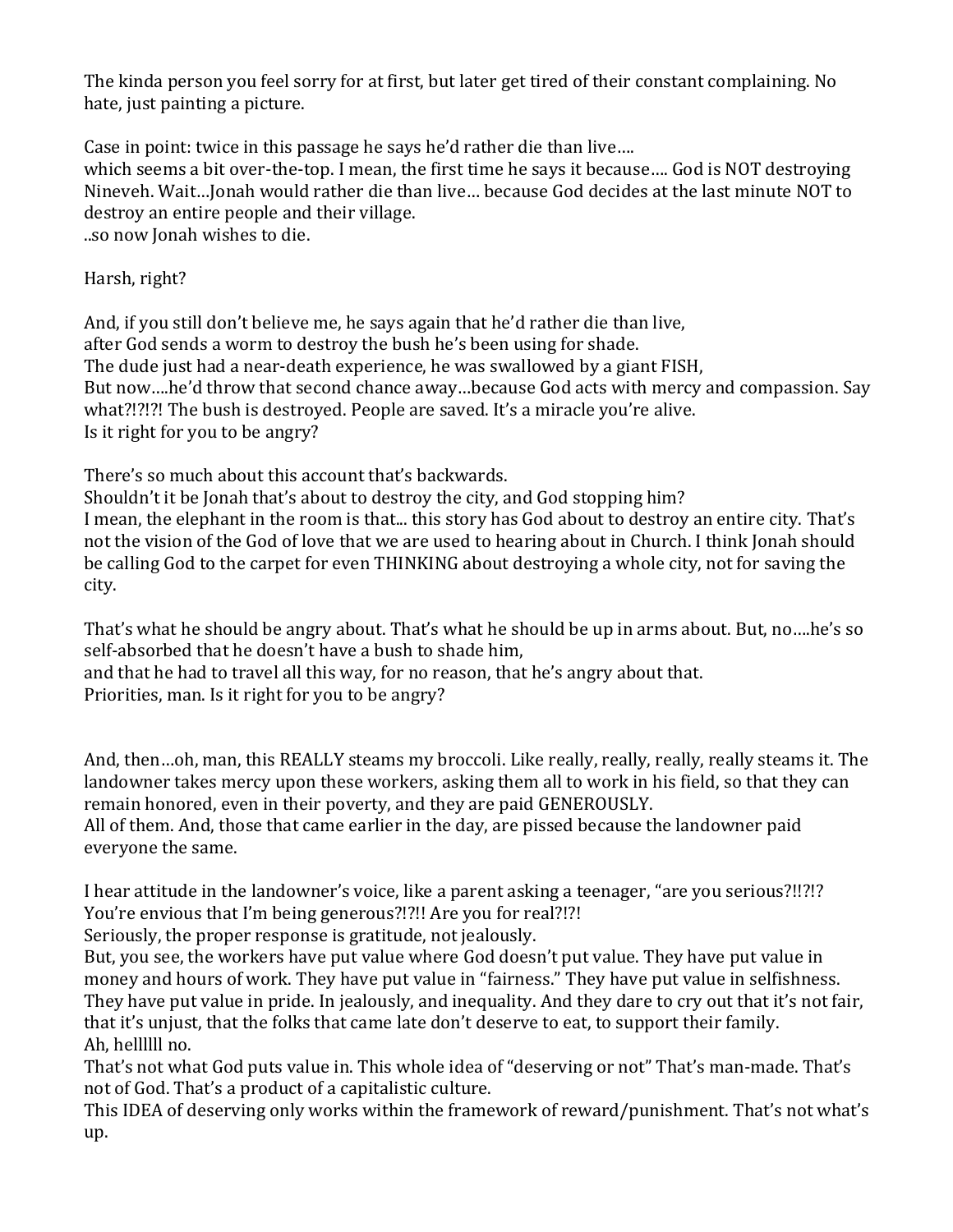Just…..no.

This idea of deserving, of being entitled to more, of it being okay for some to have way more at the expense of others.. is not okay. Folks at this time understood that goods are limited. It's like ordering a pizza. There are 8 slices, and 8 people. So everyone gets a slice. But if one person takes two slices…Then someone else goes without. That's the kind of thing that Jesus is saying is not okay. Because it's not. Not in any way. It is not right for some to live in excess, while others starve. There are enough houses that are vacant that every homeless person…could have SIX houses. But, instead….cities are putting spikes on benches, To take away even benches as a place to lay their heads… There is SO much wrong with that. That's not mercy. That's not generosity. That's selfishness; it's heartless.

I don't know if y'all have seen all the conversations about the minimum wage being raised to an actual liveable wage over the years. I've been working for over fifteen years, at many an odd job—grocery stores, bakeries and the like. And, I never once made above the poverty line. And the minimum wage hasn't gone up more than a dollar an hour in FIFTEEN years. But the cost of food…skyrocketed. Travel….skyrocketed. Gas…skyrocketed. Everything else has gone up, But people are not making any more, and people are working less hours. Grocery stores now hire 4 people where they used to hire 18. And cut the hours. That's just one example.

But, yet...whenever there is celebration of a wage increase by a state or company, there seems to always be those who have the audacity, to say "those people" (whoever "those people" might be at any point in time when an us vs them attitude, a competitiveness has been fabricated) don't DESERVE to get a raise and then attacked the perceived worth of those people, assuming that all people who work at "dead-end jobs" are stupid or lazy or not worthy for some other reason to be able to afford to keep a roof over their heads, and food on their tables. That "those people" don't deserve to make as much as them. Because their job is "easier" than the job they are doing. There is so much wrong with that way of thinking that I don't think I even need to point it out.

And….add to that, add to that, that these very same people who are railing against the minimum wage going up are also railing against any sort of government aid.

This is the very same kind of self-righteousness that angered Jesus enough to flip tables in the temple. This very same behavior is the argument that those who came to the field first were using. But that's a human value system; that is not God's value system. Your worth is not based on how smart you are, or your looks, or what job you have, or what car you drive, or how old you are…not really.

That's what your pride thinks; but that's not the Truth. The Truth of the matter is that your worth is not earned, it's not gained by working a certain job, or about anything you do for that matter. Your worth cannot increase or decrease. That's your pride. Your worth is not based on reward and punishment. Your worth is a constant grounded in being a part of Creation. The very Creation that